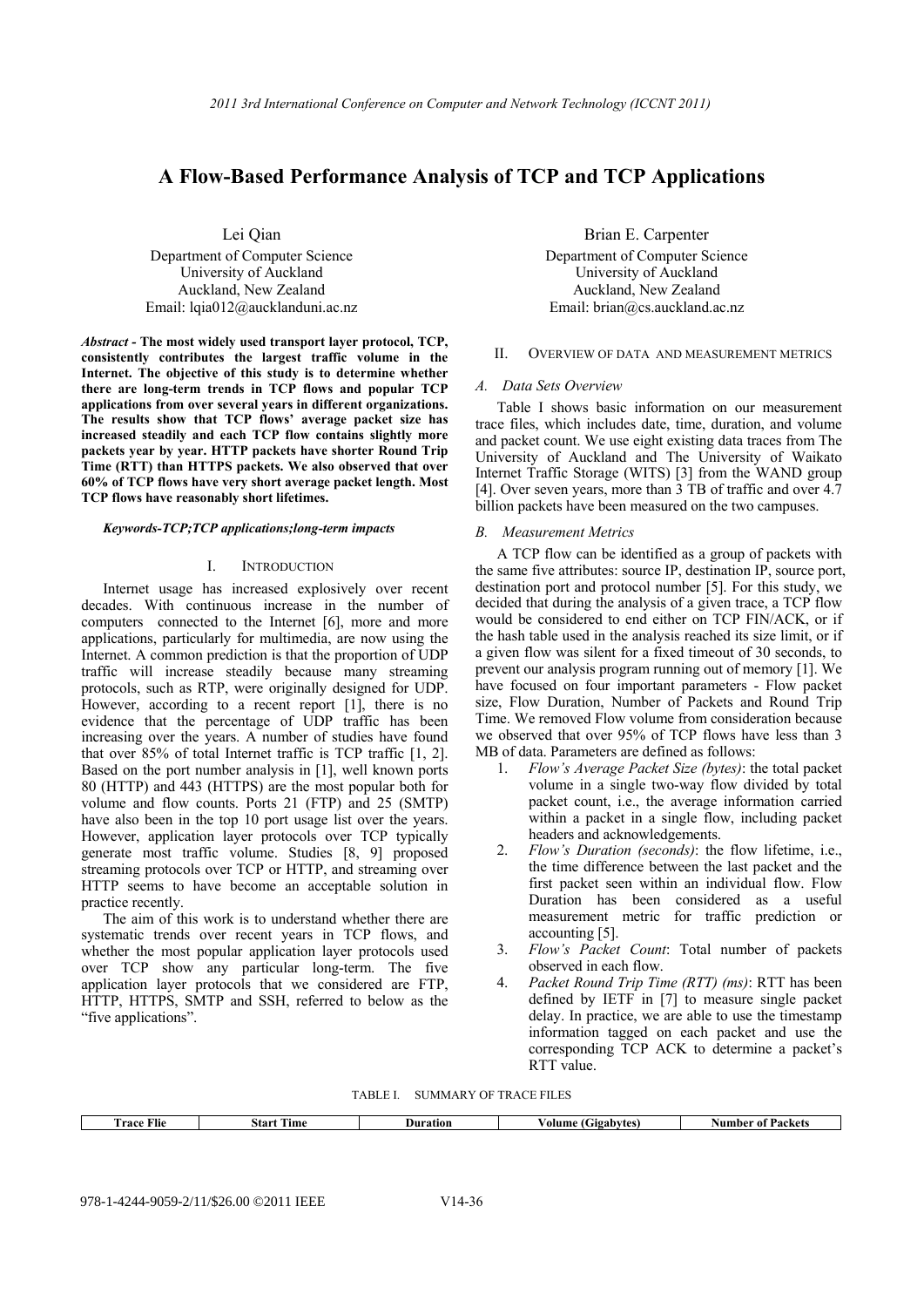| <b>AKL-2003</b>  | 2003-Dec-04 [13:42]  | 24.00hr             | 68.23   | 150237043  |
|------------------|----------------------|---------------------|---------|------------|
| AKL-2005         | 2005-Aug-16 [14:00]  | 03.00hr             | 48.42   | 89092876   |
| <b>AKL-2006</b>  | 2006-July-27 [13:00] | 24.00hr             | 294.30  | 486953987  |
| <b>AKL-2007</b>  | 2007-Nov-01 [13:00]  | 24.00hr             | 652.41  | 1077489105 |
| <b>AKL-2009</b>  | 2009-Aug-03 [08:00]  | l 1.00hr            | 1860.74 | 2534849069 |
| WITS-2004        | 2004-Mar-01 [00:00]  | 24.00 <sub>hr</sub> | 37.29   | 91425148   |
| WITS-2005        | 2005-May-12 [00:00]  | 24.00 <sub>hr</sub> | 58.40   | 138829702  |
| <b>WITS-2006</b> | 2006-Oct-30 [00:00]  | 24.00hr             | 79.25   | 173121901  |

|             |                                                                                                                                                                                                                                                                                                                                                                                                                                                                                                                                                                                                                                                                                                                                                                                                                                                                                                                                                                                                                                                                                                                                                                                                                                                                                                                                                                                                                                                                                                          |                     |              |                     |           |                    |               |                     |                                |                   | 2011 3rd International Conference on Computer and Network Technology (ICCNT 2011)                                                                                                                                                                                                                                                                                                                                                                                                                                                                                                                                                                                                                                                                                                                                                                                                                                                                                                                                                                                                                                                                                                                                                                                                                                                                                                                |                |                          |                |              |                |  |  |
|-------------|----------------------------------------------------------------------------------------------------------------------------------------------------------------------------------------------------------------------------------------------------------------------------------------------------------------------------------------------------------------------------------------------------------------------------------------------------------------------------------------------------------------------------------------------------------------------------------------------------------------------------------------------------------------------------------------------------------------------------------------------------------------------------------------------------------------------------------------------------------------------------------------------------------------------------------------------------------------------------------------------------------------------------------------------------------------------------------------------------------------------------------------------------------------------------------------------------------------------------------------------------------------------------------------------------------------------------------------------------------------------------------------------------------------------------------------------------------------------------------------------------------|---------------------|--------------|---------------------|-----------|--------------------|---------------|---------------------|--------------------------------|-------------------|--------------------------------------------------------------------------------------------------------------------------------------------------------------------------------------------------------------------------------------------------------------------------------------------------------------------------------------------------------------------------------------------------------------------------------------------------------------------------------------------------------------------------------------------------------------------------------------------------------------------------------------------------------------------------------------------------------------------------------------------------------------------------------------------------------------------------------------------------------------------------------------------------------------------------------------------------------------------------------------------------------------------------------------------------------------------------------------------------------------------------------------------------------------------------------------------------------------------------------------------------------------------------------------------------------------------------------------------------------------------------------------------------|----------------|--------------------------|----------------|--------------|----------------|--|--|
|             | <b>AKL-2003</b>                                                                                                                                                                                                                                                                                                                                                                                                                                                                                                                                                                                                                                                                                                                                                                                                                                                                                                                                                                                                                                                                                                                                                                                                                                                                                                                                                                                                                                                                                          | 2003-Dec-04 [13:42] |              |                     |           | 24.00hr            |               |                     |                                | 68.23             |                                                                                                                                                                                                                                                                                                                                                                                                                                                                                                                                                                                                                                                                                                                                                                                                                                                                                                                                                                                                                                                                                                                                                                                                                                                                                                                                                                                                  |                |                          |                | 150237043    |                |  |  |
|             | 2005-Aug-16 [14:00]<br><b>AKL-2005</b>                                                                                                                                                                                                                                                                                                                                                                                                                                                                                                                                                                                                                                                                                                                                                                                                                                                                                                                                                                                                                                                                                                                                                                                                                                                                                                                                                                                                                                                                   |                     |              | 03.00hr             |           |                    |               | 48.42               |                                |                   | 89092876                                                                                                                                                                                                                                                                                                                                                                                                                                                                                                                                                                                                                                                                                                                                                                                                                                                                                                                                                                                                                                                                                                                                                                                                                                                                                                                                                                                         |                |                          |                |              |                |  |  |
|             | 2006-July-27 [13:00]<br><b>AKL-2006</b><br>2007-Nov-01 [13:00]                                                                                                                                                                                                                                                                                                                                                                                                                                                                                                                                                                                                                                                                                                                                                                                                                                                                                                                                                                                                                                                                                                                                                                                                                                                                                                                                                                                                                                           |                     |              | 24.00hr             |           |                    |               | 294.30              |                                |                   | 486953987                                                                                                                                                                                                                                                                                                                                                                                                                                                                                                                                                                                                                                                                                                                                                                                                                                                                                                                                                                                                                                                                                                                                                                                                                                                                                                                                                                                        |                |                          |                |              |                |  |  |
|             | <b>AKL-2007</b><br><b>AKL-2009</b>                                                                                                                                                                                                                                                                                                                                                                                                                                                                                                                                                                                                                                                                                                                                                                                                                                                                                                                                                                                                                                                                                                                                                                                                                                                                                                                                                                                                                                                                       |                     |              | 2009-Aug-03 [08:00] |           | 24.00hr<br>11.00hr |               |                     |                                | 652.41<br>1860.74 |                                                                                                                                                                                                                                                                                                                                                                                                                                                                                                                                                                                                                                                                                                                                                                                                                                                                                                                                                                                                                                                                                                                                                                                                                                                                                                                                                                                                  |                | 1077489105<br>2534849069 |                |              |                |  |  |
|             | <b>WITS-2004</b>                                                                                                                                                                                                                                                                                                                                                                                                                                                                                                                                                                                                                                                                                                                                                                                                                                                                                                                                                                                                                                                                                                                                                                                                                                                                                                                                                                                                                                                                                         |                     |              | 2004-Mar-01 [00:00] |           |                    | 24.00hr       |                     |                                |                   | 37.29                                                                                                                                                                                                                                                                                                                                                                                                                                                                                                                                                                                                                                                                                                                                                                                                                                                                                                                                                                                                                                                                                                                                                                                                                                                                                                                                                                                            |                |                          |                | 91425148     |                |  |  |
|             | <b>WITS-2005</b>                                                                                                                                                                                                                                                                                                                                                                                                                                                                                                                                                                                                                                                                                                                                                                                                                                                                                                                                                                                                                                                                                                                                                                                                                                                                                                                                                                                                                                                                                         |                     |              | 2005-May-12 [00:00] |           |                    | 24.00hr       |                     |                                |                   | 58.40                                                                                                                                                                                                                                                                                                                                                                                                                                                                                                                                                                                                                                                                                                                                                                                                                                                                                                                                                                                                                                                                                                                                                                                                                                                                                                                                                                                            |                |                          |                | 138829702    |                |  |  |
|             | <b>WITS-2006</b>                                                                                                                                                                                                                                                                                                                                                                                                                                                                                                                                                                                                                                                                                                                                                                                                                                                                                                                                                                                                                                                                                                                                                                                                                                                                                                                                                                                                                                                                                         |                     |              | 2006-Oct-30 [00:00] |           | 24.00hr            |               |                     | 79.25                          |                   |                                                                                                                                                                                                                                                                                                                                                                                                                                                                                                                                                                                                                                                                                                                                                                                                                                                                                                                                                                                                                                                                                                                                                                                                                                                                                                                                                                                                  |                |                          | 173121901      |              |                |  |  |
|             |                                                                                                                                                                                                                                                                                                                                                                                                                                                                                                                                                                                                                                                                                                                                                                                                                                                                                                                                                                                                                                                                                                                                                                                                                                                                                                                                                                                                                                                                                                          |                     |              |                     |           | TABLE II.          |               |                     | USAGE OF FIVE TCP APPLICATIONS |                   |                                                                                                                                                                                                                                                                                                                                                                                                                                                                                                                                                                                                                                                                                                                                                                                                                                                                                                                                                                                                                                                                                                                                                                                                                                                                                                                                                                                                  |                |                          |                |              |                |  |  |
|             | $AKL-03$                                                                                                                                                                                                                                                                                                                                                                                                                                                                                                                                                                                                                                                                                                                                                                                                                                                                                                                                                                                                                                                                                                                                                                                                                                                                                                                                                                                                                                                                                                 |                     |              | AKL-05              |           | <b>AKL-06</b>      | <b>AKL-07</b> |                     |                                | AKL-09            |                                                                                                                                                                                                                                                                                                                                                                                                                                                                                                                                                                                                                                                                                                                                                                                                                                                                                                                                                                                                                                                                                                                                                                                                                                                                                                                                                                                                  | <b>WITS-04</b> |                          | <b>WITS-05</b> |              | <b>WITS-06</b> |  |  |
|             | Vol.                                                                                                                                                                                                                                                                                                                                                                                                                                                                                                                                                                                                                                                                                                                                                                                                                                                                                                                                                                                                                                                                                                                                                                                                                                                                                                                                                                                                                                                                                                     | Flow                | Vol.         | Flow                | Vol.      | Flow               | Vol.          | Flow                | Vol.                           | Flow              | Vol.                                                                                                                                                                                                                                                                                                                                                                                                                                                                                                                                                                                                                                                                                                                                                                                                                                                                                                                                                                                                                                                                                                                                                                                                                                                                                                                                                                                             | Flow           | Vol.                     | Flow           | Vol.         | Flow           |  |  |
| <b>FTP</b>  | %<br>5.35                                                                                                                                                                                                                                                                                                                                                                                                                                                                                                                                                                                                                                                                                                                                                                                                                                                                                                                                                                                                                                                                                                                                                                                                                                                                                                                                                                                                                                                                                                | $\%$<br>1.735       | $\%$<br>3.25 | %<br>4.30           | %<br>2.14 | %<br>6.48          | $\%$<br>1.24  | $\%$<br>3.69        | %<br>1.67                      | %<br>5.30         | $\%$<br>4.46                                                                                                                                                                                                                                                                                                                                                                                                                                                                                                                                                                                                                                                                                                                                                                                                                                                                                                                                                                                                                                                                                                                                                                                                                                                                                                                                                                                     | %<br>6.34      | $\%$<br>1.79             | %<br>2.78      | $\%$<br>1.80 | %<br>1.67      |  |  |
|             |                                                                                                                                                                                                                                                                                                                                                                                                                                                                                                                                                                                                                                                                                                                                                                                                                                                                                                                                                                                                                                                                                                                                                                                                                                                                                                                                                                                                                                                                                                          | $E-2$               |              | $E-2$               |           | $E-2$              |               | $E-3$               | $E-3$                          | $E-3$             |                                                                                                                                                                                                                                                                                                                                                                                                                                                                                                                                                                                                                                                                                                                                                                                                                                                                                                                                                                                                                                                                                                                                                                                                                                                                                                                                                                                                  | $E-3$          |                          | $E-2$          | $E-2$        | E-3            |  |  |
| <b>HTTP</b> | 64.33                                                                                                                                                                                                                                                                                                                                                                                                                                                                                                                                                                                                                                                                                                                                                                                                                                                                                                                                                                                                                                                                                                                                                                                                                                                                                                                                                                                                                                                                                                    | 31.76               | 73.97        | 69.48               | 52.66     | 55.48              | 54.08         | 57.62               | 75.35                          | 66.54             | 63.85                                                                                                                                                                                                                                                                                                                                                                                                                                                                                                                                                                                                                                                                                                                                                                                                                                                                                                                                                                                                                                                                                                                                                                                                                                                                                                                                                                                            | 46.53          | 71.28                    | 49.24          | 67.69        | 55.22          |  |  |
| HTTPS       | 8.46                                                                                                                                                                                                                                                                                                                                                                                                                                                                                                                                                                                                                                                                                                                                                                                                                                                                                                                                                                                                                                                                                                                                                                                                                                                                                                                                                                                                                                                                                                     | 5.82                | 5.02         | 6.16                | 5.71      | 9.20               | 4.83          | 13.19               | 5.06                           | 11.41             | 12.26                                                                                                                                                                                                                                                                                                                                                                                                                                                                                                                                                                                                                                                                                                                                                                                                                                                                                                                                                                                                                                                                                                                                                                                                                                                                                                                                                                                            | 7.98           | 8.73                     | 18.85          | 11.29        | 9.94           |  |  |
| <b>SMTP</b> | 6.44                                                                                                                                                                                                                                                                                                                                                                                                                                                                                                                                                                                                                                                                                                                                                                                                                                                                                                                                                                                                                                                                                                                                                                                                                                                                                                                                                                                                                                                                                                     | 6.70                | 3.50         | 1.50                | 2.82      | 5.39               | 2.77          | 11.60               | 1.55                           | 1.87              | 6.69                                                                                                                                                                                                                                                                                                                                                                                                                                                                                                                                                                                                                                                                                                                                                                                                                                                                                                                                                                                                                                                                                                                                                                                                                                                                                                                                                                                             | 4.53           | 8.43                     | 8.99           | 8.77         | 14.83          |  |  |
| <b>SSH</b>  | 6.35                                                                                                                                                                                                                                                                                                                                                                                                                                                                                                                                                                                                                                                                                                                                                                                                                                                                                                                                                                                                                                                                                                                                                                                                                                                                                                                                                                                                                                                                                                     | 5.78<br>$E-2$       | 5.01         | 7.71<br>$E-2$       | 4.72      | 1.68               | 1.29          | 8.65<br>$E-2$       | 0.25                           | 0.30              | 4.03                                                                                                                                                                                                                                                                                                                                                                                                                                                                                                                                                                                                                                                                                                                                                                                                                                                                                                                                                                                                                                                                                                                                                                                                                                                                                                                                                                                             | 5.43<br>$E-2$  | 2.60                     | 0.74           | 0.50         | 0.69           |  |  |
|             | lots are used to seek long-term trends, based on the eight<br>ated trace files and the five applications.<br>Table II shows the five applications' relative contribution<br>o volume and flow count. At least half of TCP traffic is<br>ITTP traffic. We found SSH and FTP contributed<br>roportionately less TCP traffic in recent years (AKL-2007,<br>KL-2009 and WITS 2005, WITS 2006) than in previous years<br>AKL-2003, AKL-2005, AKL-2006 and WITS 2004), but little<br>ystematic trend is shown in the table. The percentage of<br>ITTPS and SMTP traffic is variable over the years. The<br>roportion of SSH traffic noticeably decreases over the years.<br>TCP Results by years.<br>Figure 1 shows the CDF plot of average packet size of<br>ach TCP flow. Surprisingly, many flows with small average<br>ackets were found. Both AKL and WITS plots indicate that<br>verage packet size tends to increase over the years. AKL-<br>003 shows that over 50% of TCP flows have an average<br>acket size of only about 80 bytes; WITS-2004 similarly<br>hows that about 50% of TCP flows have this average packet<br>ize. The recent plot AKL-2009 shows only about 25% of<br>ows with average packet size of 80 bytes and WITS-2006 has<br>ven fewer. This trend might indicate systematic change in<br>etwork conditions or in TCP applications. In the early years,<br>arge proportions of TCP traffic were simple HTTP GET and<br>OST requests. This could explain the many flows with short |                     |              |                     |           |                    |               |                     | below one minute.              |                   | Figure 2 shows the CDF plot of Packet Count for e<br>TCP flow. Overall, although we observed that there<br>always several very long TCP flows (with the same dura<br>as the capture file itself) in each trace, approximately 90%<br>TCP flows have no more than 50 packets, with slightly n<br>packets sent per individual TCP flow over the years<br>earlier years, over 50% of flows only contain two to<br>packets in a flow for both AKL-2003 and WITS-2004. The A<br>2009 and WITS-2006 show that up to 50% of TCP flows h<br>no more than 25 packets in each TCP flow.<br>Figure 3 shows the CDF plot of Flow Duration is get<br>very slightly longer over the years. AKL-2003 to AKL-<br>does not show any systematic trend, but WITS-2006 f<br>duration is slightly longer than WITS-2004 and WITS-2005.<br>curves show that about 90% of TCP flows have lifeti<br>The results illustrated in Figure 2 and Figure 3 may<br>biased by the parameters of our measurement software,<br>example, the 30 seconds of fixed timeout value and<br>internal hash table size. Nevertheless, the most interes<br>findings were the short duration flows and small pa<br>counts in each flow. One factor may be that all tra<br>analyzed in this report are gathered from education<br>organizations. Other types of networks, such as ISP networks.<br>might have significantly different results. |                |                          |                |              |                |  |  |
|             |                                                                                                                                                                                                                                                                                                                                                                                                                                                                                                                                                                                                                                                                                                                                                                                                                                                                                                                                                                                                                                                                                                                                                                                                                                                                                                                                                                                                                                                                                                          |                     |              |                     |           |                    |               | V <sub>14</sub> -37 |                                |                   |                                                                                                                                                                                                                                                                                                                                                                                                                                                                                                                                                                                                                                                                                                                                                                                                                                                                                                                                                                                                                                                                                                                                                                                                                                                                                                                                                                                                  |                |                          |                |              |                |  |  |

TABLE II. USAGE OF FIVE TCP APPLICATIONS

#### III. RESULTS

### *A. TCP Results by years.*

average flow length shown in Figure 1. A possible reason might be that more and more applications other than HTTP GET and POST are appearing over TCP, causing a significant increase of flow average packet size.

Figure 2 shows the CDF plot of Packet Count for each TCP flow. Overall, although we observed that there are always several very long TCP flows (with the same duration as the capture file itself) in each trace, approximately 90% of TCP flows have no more than 50 packets, with slightly more packets sent per individual TCP flow over the years. In earlier years, over 50% of flows only contain two to five packets in a flow for both **AKL-2003** and **WITS-2004**. The **AKL-2009** and **WITS-2006** show that up to 50% of TCP flows have no more than 25 packets in each TCP flow.

Figure 3 shows the CDF plot of Flow Duration is getting very slightly longer over the years. **AKL-2003** to **AKL-2009** does not show any systematic trend, but **WITS-2006** flow duration is slightly longer than **WITS-2004** and **WITS-2005**. All curves show that about 90% of TCP flows have lifetimes below one minute.

The results illustrated in Figure 2 and Figure 3 may be biased by the parameters of our measurement software, for example, the 30 seconds of fixed timeout value and the internal hash table size. Nevertheless, the most interesting findings were the short duration flows and small packet counts in each flow. One factor may be that all traces analyzed in this report are gathered from educational organizations. Other types of networks, such as ISP networks, might have significantly different results.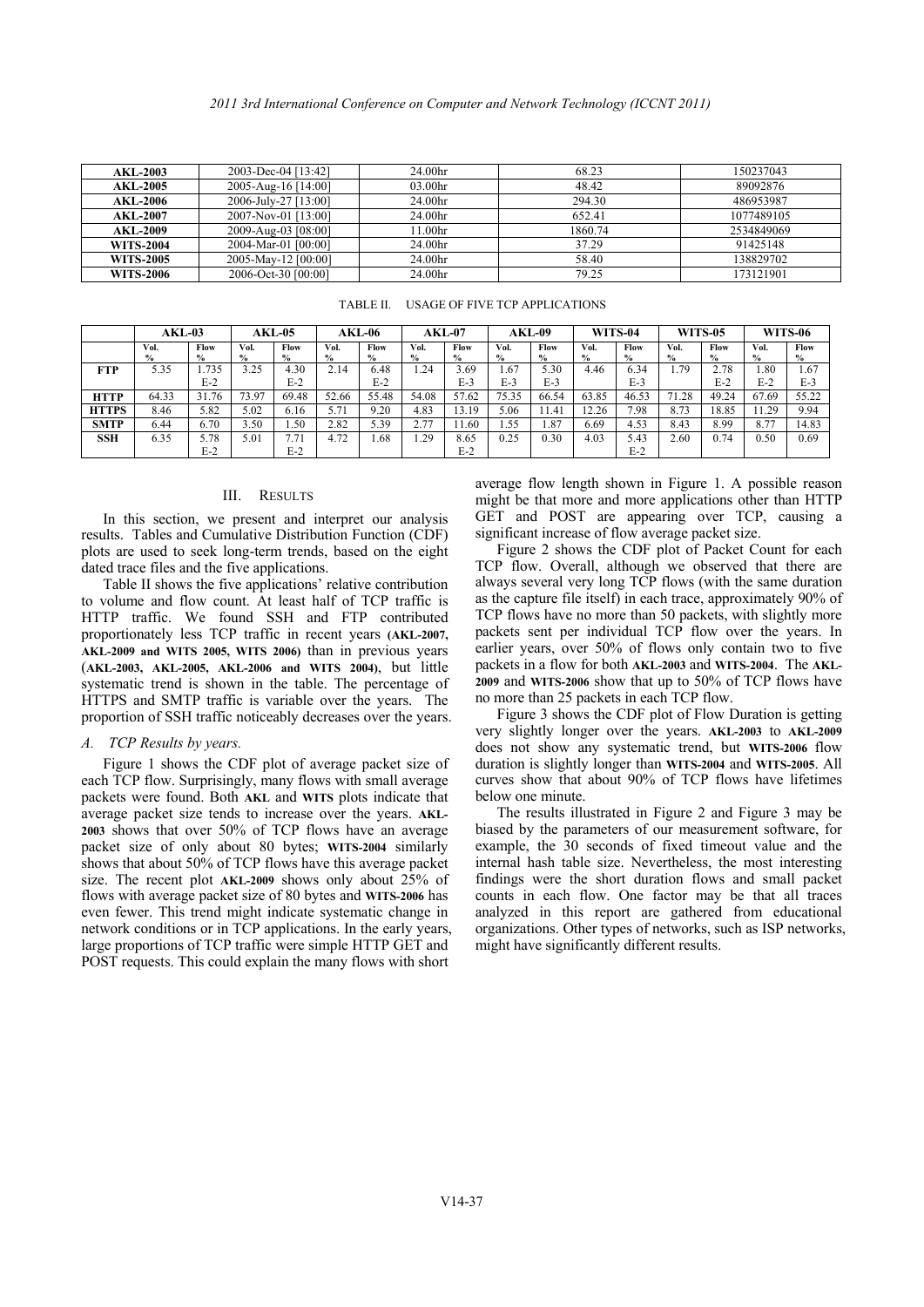



Figure 4 shows the CDF plot of observed TCP RTT. Over 75% of TCP packets are acknowledged within 500ms. There is no evidence of any long term trend in the **AKL [03-09]**  trace files. Slightly larger fractions of TCP packets have been acknowledged within 500ms in **AKL-2005** compared to **AKL-2009**. The **WITS [04-06]** plot shows that distinctly more TCP packets are acknowledged within the same RTT over the years. The difference between WITS and AKL could have many explanations, such as a relative decrease in congestion in the Waikato campus network.

# *B. TCP five applications result*

Figure 5 to Figure 8 illustrate the results in more detail for the TCP five applications. Fig. 5, 6 and 7 show Flow Average Packet length, Flow count and Flow Duration CDF distribution, and Fig. 8 shows packet RTT CDF distributions of the five applications across the years.

Figure 5 shows that SMTP and SSH have the two shortest average packet lengths in each flow. A possible explanation might be SSH was originally designed for sending short packets with interactive response needed, but the small average size observed for SMTP is quite surprising. Surprisingly, FTP does not always have the longest packet length; **AKL-2005** shows more than 90% of FTP packets with no longer than 250 byte length, and AKL**-2006** shows that FTP has a similar distribution to HTTPS. FTP was of course designed for file transfer, so a longer average packet length



would be expected. It may be that both SMTP and FTP traffic includes a high proportion of control messages compared to user data messages. FTP average flow packet lengths are variable over both years and organizations. HTTP and HTTPS have similar distribution in **AKL-2003, WITS-2004** and **WITS-2006**. Most plots shows that HTTPS has shorter average flow packet length than HTTP (**AKL-2005, AKL-2006, AKL-2007 AKL-2009** and **WITS 2005**).

Figure 6 shows the packet count CDF distribution of five applications. Over about 80% of FTP, HTTP/S and SSH flows have no more than 50 packets per flow. FTP distributions are variable. FTP distributions in **AKL-2003, AKL-2005, AKL-2006, AKL-2009 AND WITS-2005** are similar to HTTP/S. **AKL-2007** shows that about 20% of FTP flows have more than 350 packets and **WITS-2006** was similar.

Figure 7 shows the five applications' duration for each flow. Our expectation was that SSH would have the longest duration with small volume because SSH is commonly used for remote login. The characteristic of SSH in principle was lasting long time, transferring less volume with fast response [10]. Contrary to expectations, Figure 7 does not illustrate a significant difference between SSH and the other four applications, except for **WITS-2004**. Almost all five application flows are terminated within 350 seconds.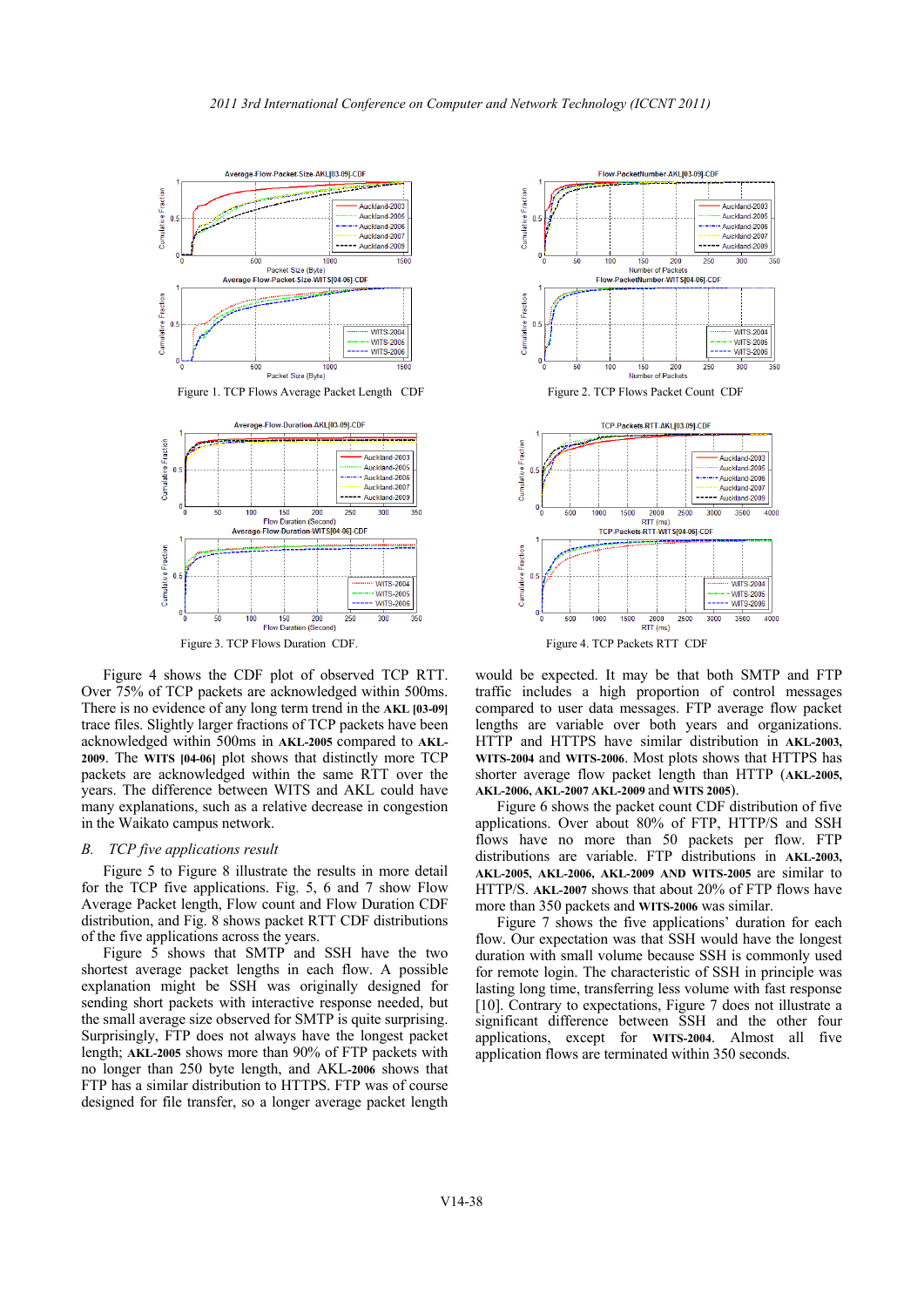

Figure 8. Five applications Packets RTT CDF

A possible reason for this might be our fixed-timeout value or the size of hash table. We might inadvertently split a long SSH flow into several shorter flows.

Figure 8 shows the RTT CDF distribution for the five applications. SSH traffic is acknowledged within a reasonably short time; about 80% of SSH packets are acknowledged within half a second. We observed that HTTP traffic may have shorter response time (**AKL-2003** to **AKL-2009** and **WITS-2004** to **WITS-2006**), and HTTPS is slower than both. This may be because SSH and HTTPS both involve cryptographic calculations. FTP's RTT is usually smallest (in **AKL-2006**, **AKL-2007**, **AKL-2009, WITS-2004** and **WITS-2005**).

Overall, there is no clear evidence of any long term trend in our results, which does not match our expectations. The results only illustrate the data we analyzed from two particular networks, and could be affected by hardware performance, traffic load, time of the day/month and possibly other issues.

# IV. CONCLUSION

In this report, we have presented an analysis of TCP and five TCP applications, based on average packet size, packet counts, flow duration, and RTT for each trace file. The findings show that flows' average packet length has increased over years and HTTP experiences shorter RTT than HTTPS. No clear evidence shows that applicationspecific protocols like FTP or SMTP have any particular attributes compared to more generic protocols like HTTP.

We note that some traffic, such as long-duration, lowvolume SSH sessions, may be misrepresented in our results. Resolving this would require supplementary analysis tools. Also, more studies to compare networks in different years and different places would be useful. However, we consider this report is of value to network operators who design, implement and manage networks, especially for educational campus networks.

#### ACKNOWLEDGMENT